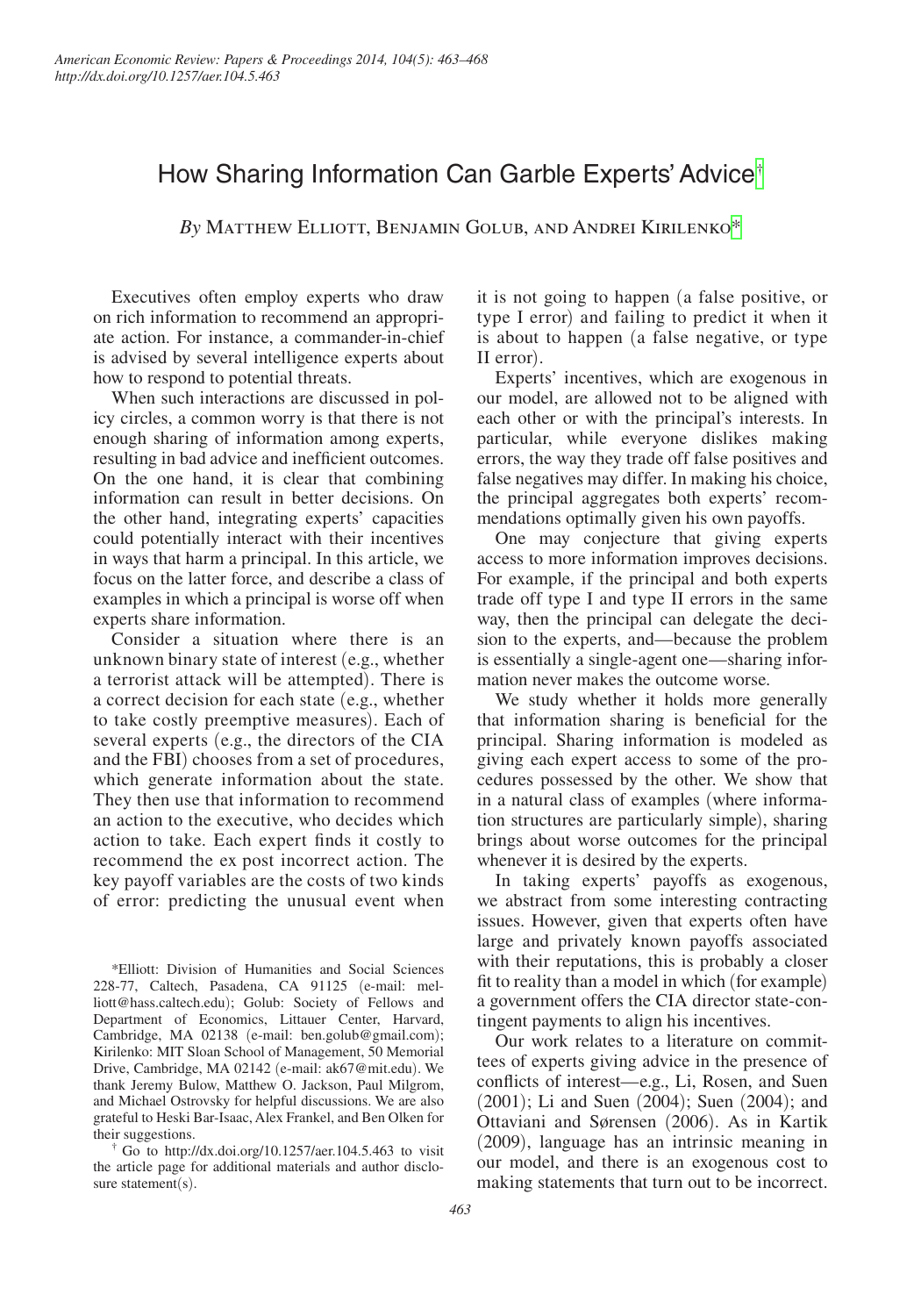For another recent study of strategic issues in the provision of advice, see Kamenica and Gentzkow (2011).

The structure of this note is as follows. In Section I, we set up the primitives and formally define sharing information. In Section II, we present an example showing how permitting sharing can hurt the principal. Section III discusses the result and offers some caveats.

## **I. Model**

## A. *The Environment*

*Agents*.—The *agents,* also called experts, are indexed by  $i \in I$ .

*States*.—The state of interest is  $s \in S = \{0, 1\}$ , corresponding to whether an event will occur. The random variable corresponding to the state is denoted by *S*. The "null hypothesis"—for the purpose of defining type I and type II errors—is state 0.

*Technologies*.—Each expert can choose one of many *procedures* for generating a recommendation  $x_i \in S$ . Formally, a procedure is summarized by a function  $\pi : S \to [0, 1]$ , where  $\pi(s)$ is the probability of making recommendations conditional on state *s* occurring—i.e., of being correct in state *s*. Thus, coordinatewise larger procedures correspond to better information about the state. The set of procedures available to expert *i* is called his *technology* and is denoted by  $\Pi_i$ . We will sometimes write procedures as ordered pairs:  $(\pi(0), \pi(1))$ .

*Timing and Payoffs*

- (i) Each expert  $i \in I$  chooses a procedure  $\pi_i \in \Pi_i$ .
- (ii) The state is realized, with the following distribution:

\n- (i) Each expert 
$$
i \in I
$$
 chooses a procedure  $\pi_i \in \Pi_i$ .
\n- (ii) The state is realized, with the following distribution:
\n- $S = \begin{cases} 1 & \text{with probability } \mu_1 \\ 0 & \text{with probability } \mu_0 = 1 - \mu_1. \end{cases}$
\n

(iii) Each expert simultaneously generates a random recommendation  $X_i$ , taking values in  $S$  (the state space). The recommendations are conditionally independent given the state *S*, and satisfy  $P(X_i = s | S = s) = \pi_i(s).$ 

(iv) Expert *i*'s (random) payoff is  $\theta_S^i \mathbf{1}\{X_i = S\}$ . The amount  $\theta_S^i > 0$  of the reward depends both on the expert's identity and on the (random) state. The expert receives the reward only when his recommendation matches the state. We denote by  $U_i(\pi_i)$ expert *i*'s ex ante expected payoff from selecting procedure π*<sup>i</sup>* .

*Principal*.—The principal sees the vector  $(X_i)_{i \in I}$  of recommendations and chooses an action  $a \in S$ . His payoff is  $\theta_S^p 1\{S = a\}$ , where  $\theta_s^p > 0$  for every  $s \in S$ .

The agents and principal are all risk-neutral.

An *environment* is defined as a tuple  $e = (I, \mu, (\Pi_i)_{i \in I}, (\theta^i)_{i \in I}, \theta^p).$ 

## B. *Technologies Arising from Signals*

There are several ways to generate procedures; here we present a simple way for a procedure to come about as a use of a noisy signal. Let  $(\Omega, \mathcal{F}, P)$  be a probability space on which the random variable *S* (the state) is defined. Suppose an expert *i* observes a random variable (a signal) taking values in a space  $\mathcal{Z}$ , i.e.,  $Z : \Omega \to \mathcal{Z}$ . Any mixed strategy  $\sigma : \mathcal{Z} \to \Delta(\mathcal{S})$ , which generates (random) recommendations based on this signal, induces a procedure  $\pi^{Z,\sigma}$  via the definition  $\pi^{Z,\sigma}(s) = \mathbf{E}[\sigma_i(Z)(s) | S = s].$ 

The right-hand side is a conditional expectation given that state *s* obtains. The quantity whose expectation is being taken is the probability put on *s* by the mixed strategy mapping signals *Z* to predictions. In other words: expert *i*'s strategy describes, for every signal he might see, a probability with which to make the recommendation  $s = 1$ . This induces a probability that his recommendation is correct conditional on any state, and is summarized by the procedure  $\pi^{Z,\sigma}: \mathcal{S} \to [0, 1].$ 

For a fixed random variable *Z*, let the technology  $\Pi(Z)$  be the set of procedures  $\pi^{Z,\sigma}$  as  $\sigma$ ranges over all mixed strategies.

## C. *Technologies: Assumptions and Definitions*

This section focuses on assumptions about technologies. We want to permit experts to randomize among procedures; to make recommendations that don't rely on information about the state; and to implement the "opposite" of a given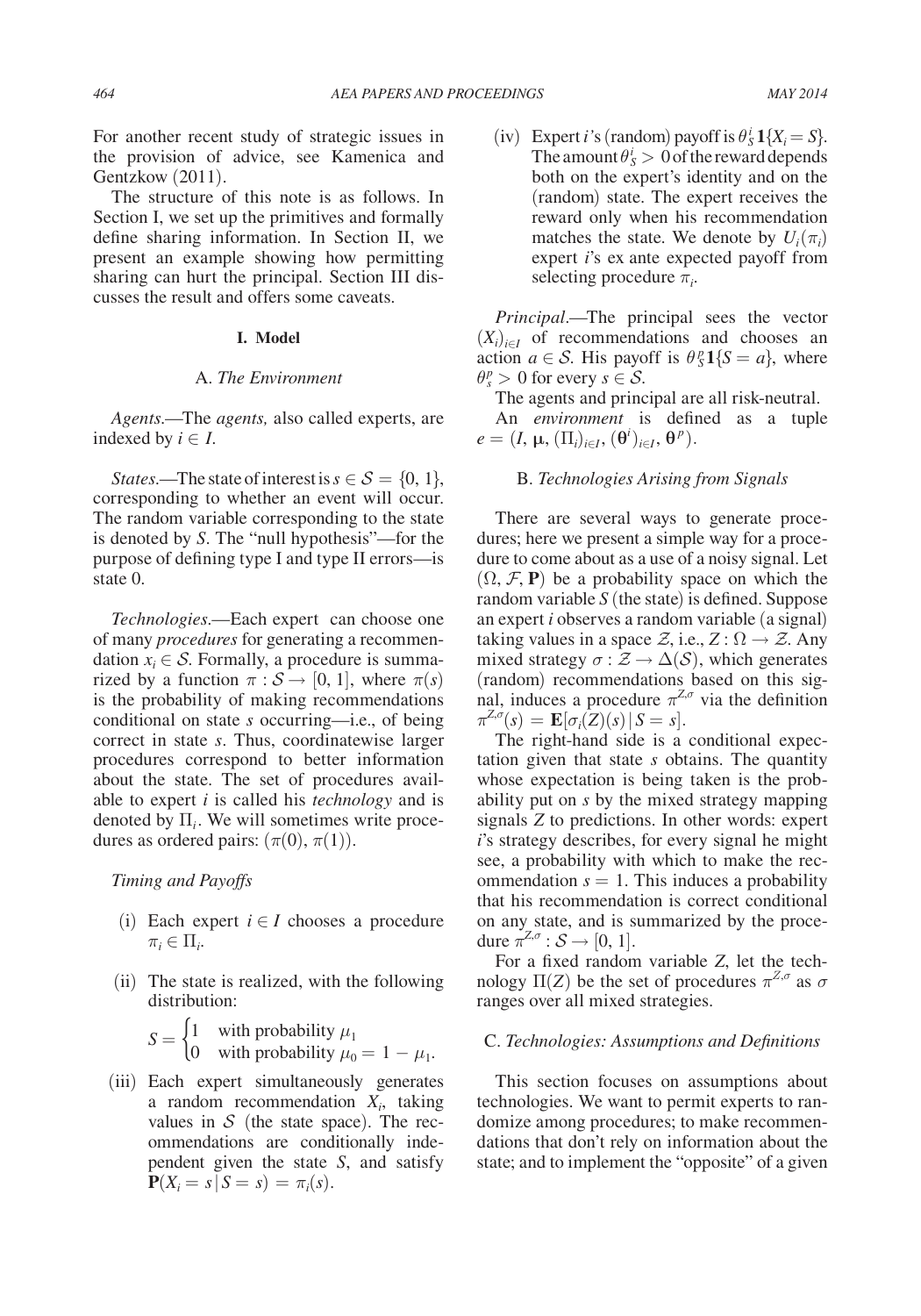*VOL. 104 NO. 5 SHARING INFORMATION 465*

procedure. The following assumptions on technologies formalize these conditions.

# ASSUMPTION 1: *For each i*, Π*<sup>i</sup> is convex.*[1](#page-2-0)

This follows from allowing experts to implement lotteries over the procedures available to them. Next, we assume each expert has access to trivial procedures, which always issue the same recommendation (and therefore do a perfect job of avoiding one kind of error).

# ASSUMPTION 2: *For each i*, *the technology* Π*<sup>i</sup> contains the procedures* (0, 1) *and* (1, 0).

Finally, if a procedure can be implemented, then so can the procedure obtained by taking the output of that procedure and issuing the opposite recommendation.

ASSUMPTION 3: *For each i, if*  $\pi \in \Pi_i$ *, then*<sup>[2](#page-2-1)</sup>  $1 - \pi \in \Pi_i$ 

It will be helpful to define the set of procedures that must (under the foregoing three assumptions) be available to an expert, whenever his technology contains an arbitrary set of procedures. To this end, let  $P$  be the family of all technologies Π satisfying the above assumptions. As  $\overline{P}$  is closed under intersections<sup>3</sup> we can define the closure of  $\Pi$ , written cl( $\Pi$ ), as the smallest set containing Π and satisfying all the assumptions:

$$
cl(\Pi) = \bigcap_{\substack{\Pi' \in \mathcal{P} \\ \Pi \subseteq \Pi'}} \Pi'.
$$

Finally, we define a simple technology as one that is generated by (i.e., is the closure of) a single procedure.

DEFINITION 1: *A technology* Π *is* simple *if there is some procedure*  $\pi$  *so that*  $\pi = \text{cl}(\pi)$ *.* 

It can readily be checked that a technology  $\Pi$  is simple if and only if  $\Pi = \Pi(Z)$  for some random variable *Z* taking values in  $\mathcal{Z} = \{0, 1\}.$ Thus, simple technologies correspond to binary experiments.

## D. *Sharing Information*

We will study the effects of experts sharing their technologies with each other. Technology sharing is assumed to be imperfect and so we first define a class of procedures that yield strictly less information than a given one.

DEFINITION 2: *For a procedure* π, *we define the set of garblings of*  $\pi$  *to be*  $L(\pi)$  $= {\alpha \pi + (1 - \alpha)\pi': \pi' \in C, \alpha \in [0, 1]},$ *where*  $C = cl(\emptyset)$  *is the set of uninformative procedures.*[4](#page-2-3)

The set  $L(\pi)$  is simply the set of procedures obtained by taking  $\pi$  and mixing it with a positive amount of some uninformative procedure i.e., effecting a nontrivial Blackwell garbling. We can now define what it means for experts to share their technologies.

DEFINITION 3: *Given a tuple of technologies*,  $\Pi = (\Pi_i)_{i \in I}$ , we say that another tuple  $\Pi' = (\Pi_i)_{i \in I}$ , *is a sharing of*  $\Pi$  *if, for every*  $i \in I$ *, we have* 

$$
\Pi'_i \,=\, {\rm cl}\bigg[\Pi_i \cup \bigg(\bigcup_{j\in I\setminus\{i\}} \tilde\Pi_{ij}\bigg)\bigg],
$$

where  $\tilde{\Pi}_{ij} \subseteq L(\Pi_j)$ .

The definition stipulates that, after a sharing of information, each expert maintains access to his technology, and also has access to some technologies that are less informative (possibly only slightly) than those that were originally available to the other experts. Because of the definition of the operator *L*, sharing permits any expert to come arbitrarily close to replicating the procedures used by the others.

<span id="page-2-0"></span><sup>&</sup>lt;sup>1</sup> A convex combination of two procedures  $\pi$  and  $\pi'$  is any procedure of the form  $\alpha \pi + (1 - \alpha)\pi'$ , with  $\alpha \in [0, 1]$ .<br>Addition and scaling of procedures is defined pointwise.

<span id="page-2-1"></span> $2$  The subtraction in the ensuing expression is defined

<span id="page-2-2"></span>pointwise. 3 This is true of the set of technologies satisfying any single assumption.

<span id="page-2-3"></span><sup>4</sup> This is the set of all convex combinations of the procedures  $(0, 1)$  and  $(1, 0)$ .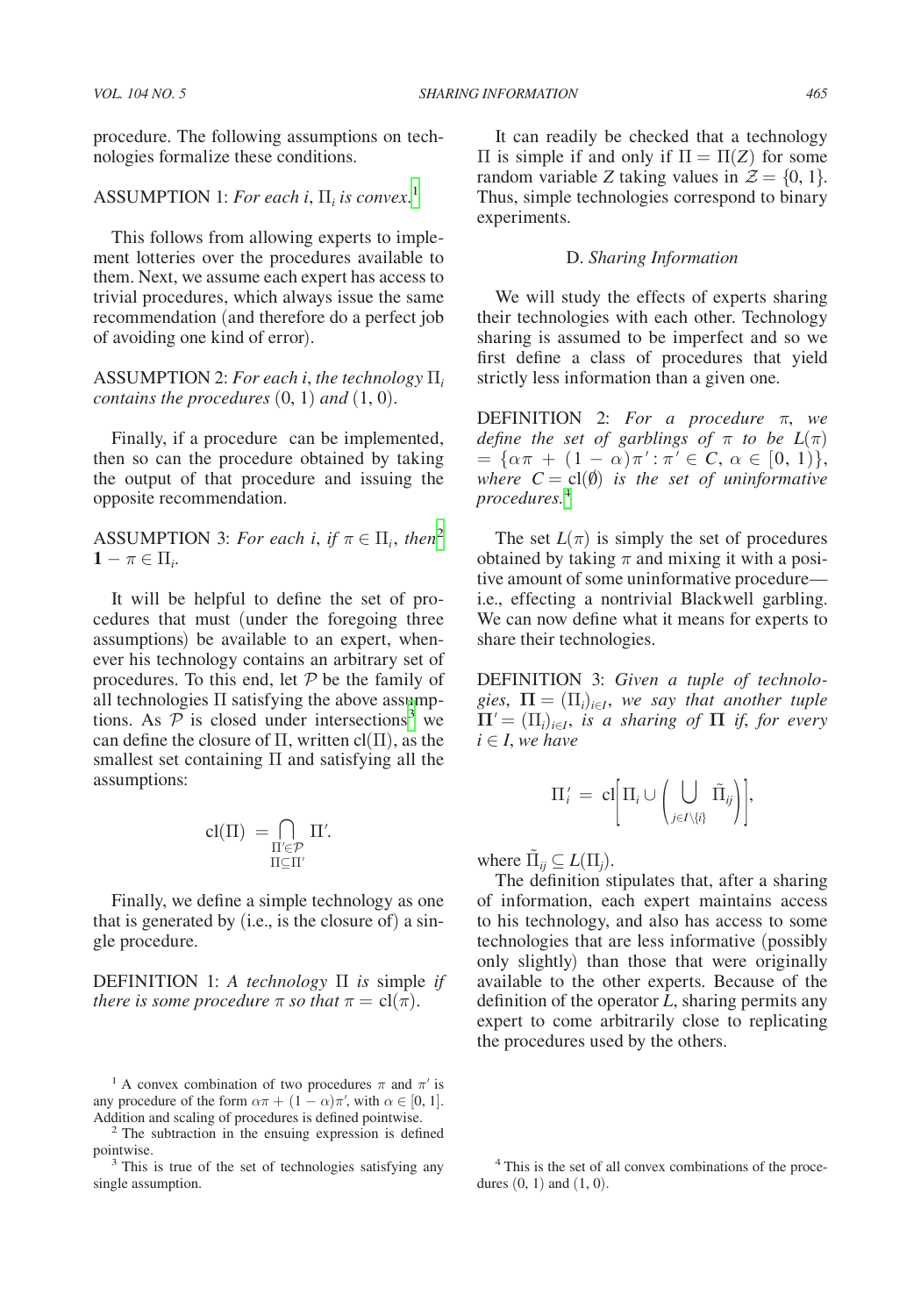

Figure 1. Experts' Technologies Correspond to Their Abilities to Avoid Type I and Type II Errors

## E. *Preferences over Environments*

Given an environment, an agent *i*'s utility from using a technology  $\pi \in \Pi_i$  is

$$
U_i(\pi) \ = \ \sum_{s \in \mathcal{S}} \ \mu_s \ \pi(s) \theta^i_s.
$$

When a profile  $\pi$  of procedures is played, the principal's utility is

$$
U_p(\boldsymbol{\pi}) = \sup_{A \in \mathcal{A}} \mathbf{E}[\theta_S^p \mathbf{1}\{S = A\}],
$$

where A is the family of all  $\{0, 1\}$ -valued random variables (action choices) measurable with respect to the vector of recommendations  $(X_i)_{i \in I}$ .

A given environment *e* induces a (nonempty) set of optimal outcomes  $\mathbf{P}^*(e) = \prod_{i \in I} P_i^*$ , where *P*<sup>\*</sup></sup> consists of all those  $\pi \in \Pi$ <sub>*i*</sub> that are optimal for agent *i*. We induce agents' and the principal's preferences over sets of outcomes from their basic preferences via the strong set order.

## **II. Example**

In this section we consider a simple example demonstrating that a principal may not want to allow experts to share information. In particular, we construct two environments, distinguished only by the fact that the technologies in the second are a sharing of those present in

the first. Both experts strictly prefer the postsharing environment, but the principal strictly prefers the pre-sharing environment.

Suppose there are two experts  $i \in \{1, 2\}$ . Fixing the common prior **μ**, agents' technologies  $\Pi$ <sub>*i*</sub> allow them to avoid making type I (false positive) and type II (false negative) errors. Their technologies correspond to production possibility sets in error-avoidance space. For the case in which both experts' technologies are simple, this is shown in Figure 1, panels A and B. Expert 1 has access to a single procedure  $\pi_1$ that results in the error rates given by point *c*. However, expert 1 could "flip" this procedure (making the opposite recommendation), resulting in the error rates given by point *d*. Expert 1 can also make constant recommendations. This allows him to avoid making one type of error or the other for sure, generating the type I and type II error rates given by points *a* and *b*. Mixing among these four points, expert 1 can achieve anything in the shaded convex hull of Figure 1, panel  $A$ <sup>[5](#page-3-0)</sup>. This shaded region corresponds to the error avoidance rates possible using technology  $\Pi_1 = \text{cl}(\pi_1)$ . Expert 2's initial technology is constructed similarly in panel B.

<span id="page-3-0"></span><sup>5</sup> Of course, as an expert dislikes making both type I and type II errors, he will only ever choose error rates on the northeast boundary of this technology.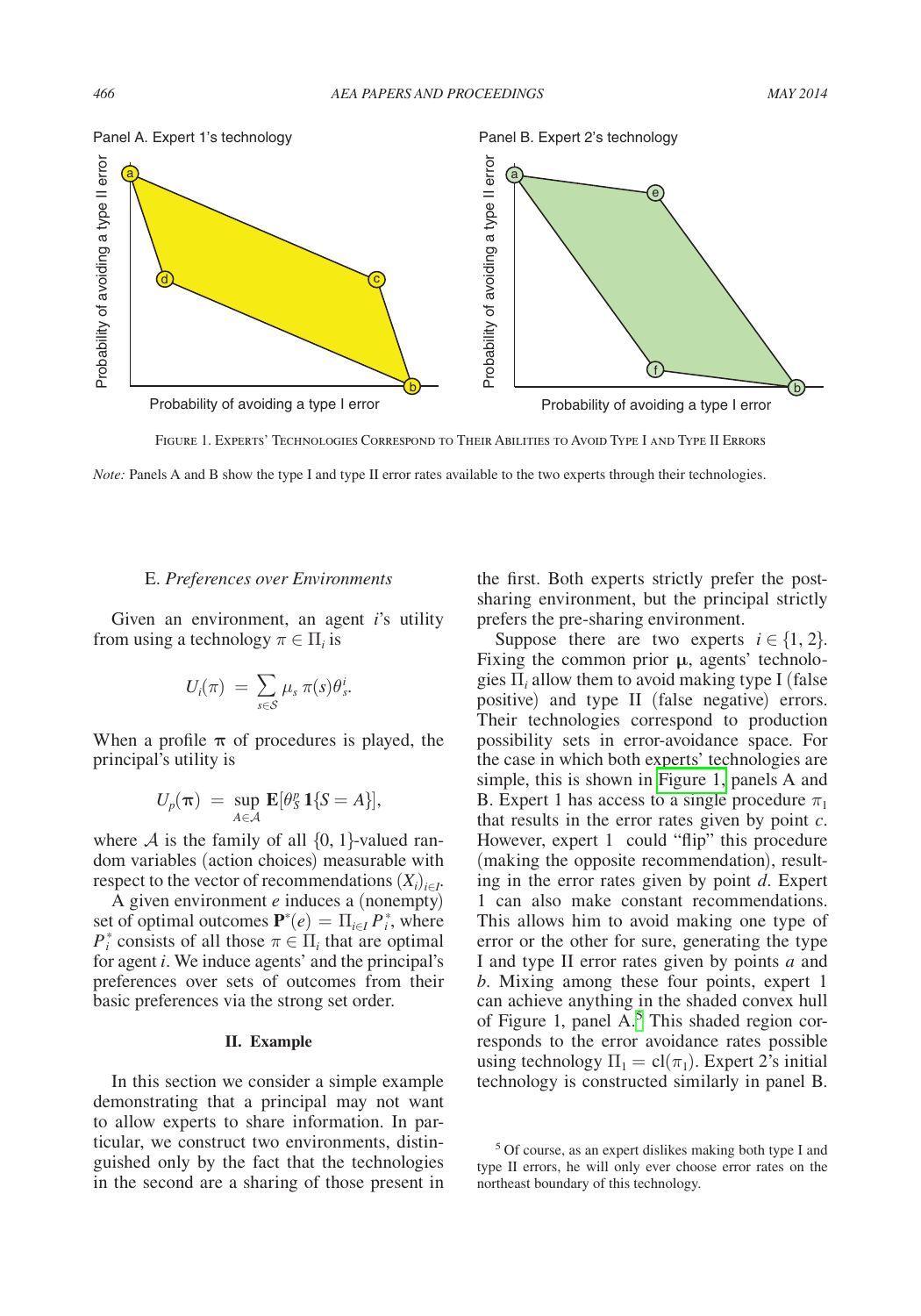

Figure 2. Experts' Technologies After Sharing

*Note:* Sharing technologies permits both experts to make, potentially, fewer type I and fewer type II errors. Nevertheless, this can result in recommendations that are strictly less informative for the principal.

We will suppose that in the initial environment, both experts strictly prefer making informative recommendations: that their optimal choices are *c* and *e*.

Suppose now that the experts share their information. As sharing is imperfect, suppose that expert 1 gains access to error avoidance rates *e*′ and that expert 2 gains access to error avoidance rates *c*′. The new error avoidance production possibilities for the experts are shown in Figure 2, panels A and B. We assume the experts will share their information in this way only when they both want to. Information sharing will then occur if and only if: (i) expert 1 prefers the error avoidance rates  $e'$  to  $c$ ; and (ii) expert 2 prefers the error avoidance rates *c*′ to *e*. Suppose then that we are in a situation where the experts agree to exchange information. Is such an exchange beneficial for the principal?

After the exchange of information, expert 1 will choose to avoid making errors at rates *e*′ instead of *c* while expert 2 will choose to avoid making errors at rates *c*′ instead of *e*. Despite the improvement in the technologies of each expert, collectively the predictions the experts make after sharing information are unambiguously worse for *any* principal preferences. This is because at point *c*′ more type I *and* more type II errors are made than at point *c*; meanwhile, at point *e*′ both more type I and more type II errors are made than at point *e*. No matter how

the principal chooses to use the experts' predictions after they have exchanged information, the principal could have done better with the predictions the experts would have made had they not shared information. Interestingly, it is because both the experts want to share information that information sharing is bad for the principal.

#### **III. Discussion**

The main aspects distinguishing our model from many other communication games are: (i) the requirement that experts make coarse predictions in the same space as the state space of interest; and (ii) the assumption that they enjoy exogenously given rewards when their predictions match the state. This perspective makes sense when the language in which experts give advice is not controlled by the principal who uses the information, and when "predicting correctly" has a meaning—and a value—beyond the interaction between the principal and experts.

Our model of experts' technologies requires each of them to use a *single* procedure in making a recommendation (both before and after a sharing). We call this a "no synergies" assumption. To take a concrete example, suppose that expert 1's procedure allows him to track one suspect, and expert 2's procedure allows him to track another suspect. Suppose that after a